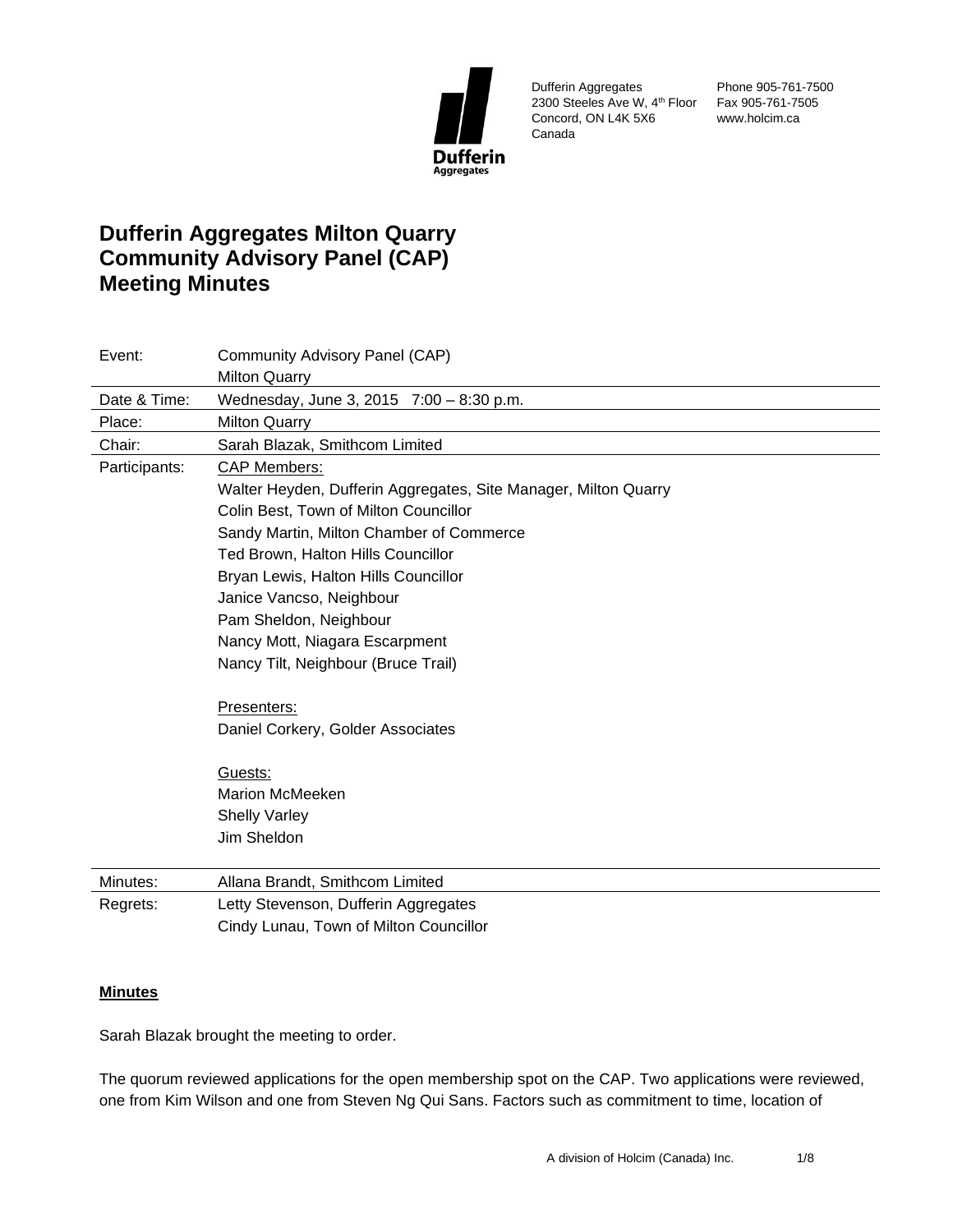

residence and past experience were taken into account. Steven Ng Qui Sans was voted for to be the newest CAP member. Walter will send him the corresponding information.

The quorum present reviewed and approved the minutes from April 1, 2015.

### **Daniel Corkery, Senior Blast Consultant at Golder Associates – Presentation on Blasting**

- Walter introduced Daniel and explained Golder's relationship with Dufferin. Golder is the company that Dufferin uses for blast monitoring.
- The monitoring units that Dufferin uses belong to and are maintained by Golder. Golder is responsible for consolidating the data and providing a monthly report to Dufferin.
- Daniel began his presentation by showing a graphic of blasting that explained how ground and air vibrations are formed.
- The blasting process is as follows: explosives are loaded in a hole, the blast fragments/shatters the rock, moving the rock into a pile out in the quarry. This energy creates ground and air vibrations.
- Most often, you will feel ground vibrations from behind the shot, which will feel like a rumble. In front of the blast, you will feel air vibrations.
- Quarries in Ontario have limitations on air and ground vibrations set by the MOECC (Ministry of the Environment and Climate Change).
- These MOECC quidelines are the most stringent in North America, compared to those in other Canadian jurisdictions and U.S. states.
- Studies done by the U.S. Bureau of Mines have shown that factors such as weather, humidity, and the slamming of doors inside homes have more of an impact on residences compared to ground and air vibrations in the range permitted by the MOECC.
	- $\circ$  Daniel displayed a table showing where Ontario falls in terms of ground and air vibration limits compared to other jurisdictions, which showed our limits are much lower than what other provinces/states allow.
- Question: Does construction-blasting mean putting a road in Northern Ontario?
	- $\circ$  Yes, it includes road jobs, water and sewers jobs, etc. Each project may have a different set of guidelines.
- Question: Do some states have no limits?
	- $\circ$  Yes, a lot of states have no limits for air vibrations. Even the Ontario guidelines for construction have no limit for air vibrations, but mines and quarries have to live up to both air and ground vibration limits.
- Daniel showed a picture of a measuring unit and outlined its different components and their functions.
	- $\circ$  There is a microphone to collect air vibrations, three sensors to measure ground vibrations in three directions, the box, and a wireless modem, which sends data to a website for Golder associates to view.
	- $\circ$  The unit is called a Mini Mate Plus Seismograph, made by Instantel in Ottawa.
- The configuration of the unit in the backyard of a house was shown, noting how the unit should be placed in between the residence and the blast site for the most accurate readings.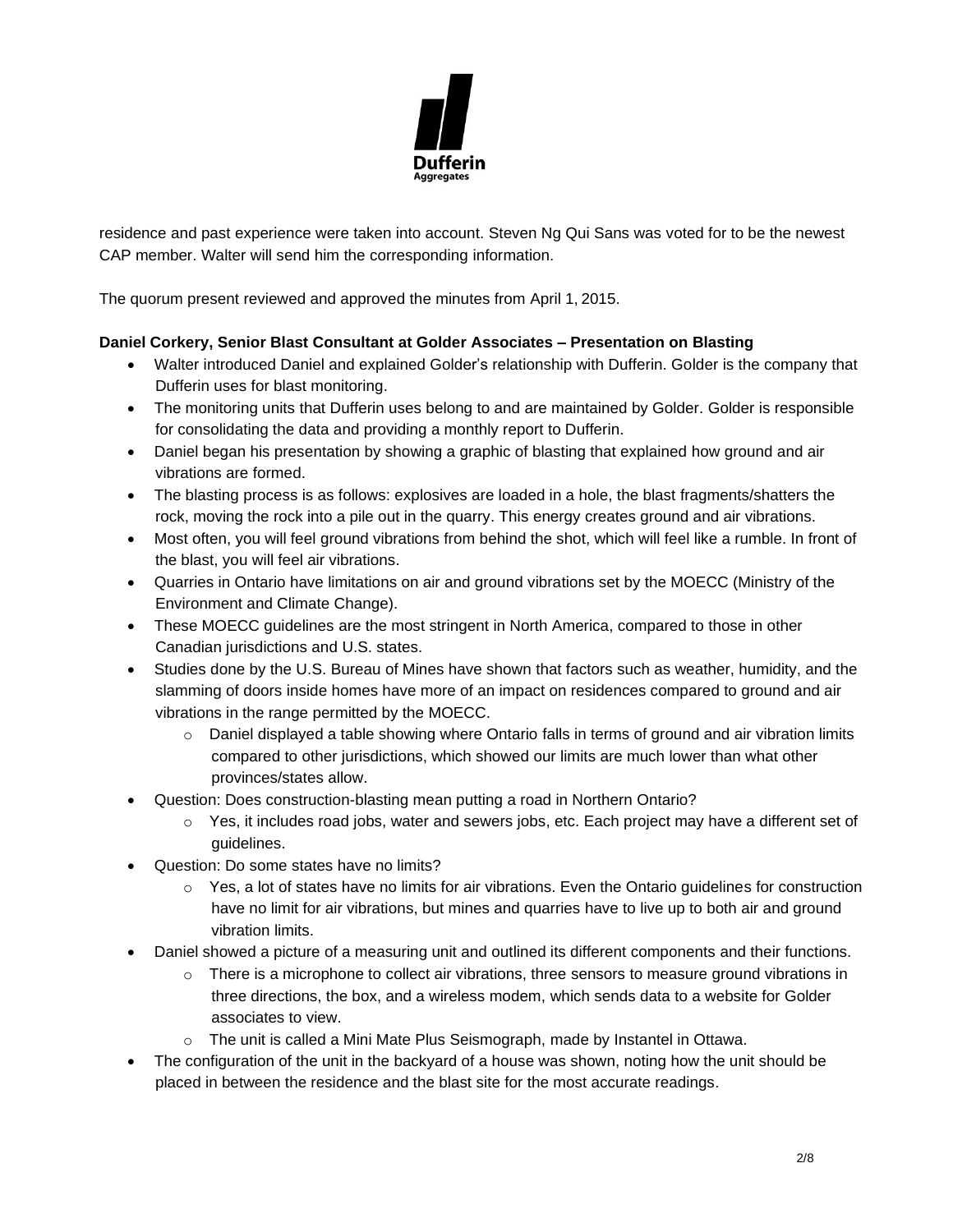

- Daniel showed an example of the graphs that are created from the blast monitors, showing the waves of the vibrations.
- Question: You had made reference to the fact the vibration and effect is behind the rock. Is it fair to assume here that in these cases, wherever you have these units, they are behind the blast? In other words, they would never be across the opening, but always behind?
	- o Correct, yes.
- Walter showed the 2014 locations of the monitoring units, pointing out the active mining area and the monitoring stations located at the three closest residences. The graphs showed very similar data sets for the each of the monitoring locations.
- Question: Is the one at Highway 25 less effective?
	- o Yes, but back when Dufferin was working there it was very effective.
- Question: Would it be fair to move it over closer to the area?
	- o If there was a residence to put it at.
- Question: You just mentioned you're moving further east, and there's not one there.
	- $\circ$  As Dufferin works in that area, that could come into play to provide more meaningful data.
- Walter showed the current 2015 monitoring stations.
- Question: Why would someone ask to have the monitors removed from their residence? Wouldn't it be to their advantage to have it on their property?
	- $\circ$  Prior to the current units that digitally send data to the office, there was manual data collection. A data technician from Golder would have to go out to the property and download the information, so some people were either not comfortable with people coming onto their property or were not available to be home during the day.
- Question: Could the monitor be placed on public land?
	- $\circ$  They need some servicing; they require power so they do have to be put at some form of a residence. There also could be vandalism/theft if they're not located on private property.
- Walter showed graphs of the results of each residence monitoring throughout 2014 and 2015.
- Question: Were there any instances that did not match the normal pattern?
	- $\circ$  There were two instances of abnormal air vibrations. Walter pointed out the two instances on the graph, which were both due to rifling/rock burst.
- Question: What is rifling?
	- $\circ$  Daniel explained the process of rifling. When you load explosives in a hole, you put crushed stone at the top of the hole to keep the explosives down. This does not hold the energy and gases down, but instead allows the explosive to go off.
	- $\circ$  Walter added that a rock burst is the same idea, but instead of venting out the top, the blast happens out the front.
- Daniel continued his presentation, explaining the different ways a blast is designed to influence ground and air vibrations.
	- $\circ$  Key items that may affect how blasts are felt include:
		- The distance between a residence and the blast
		- **•** The maximum explosive weight per delay period
		- **•** The blast design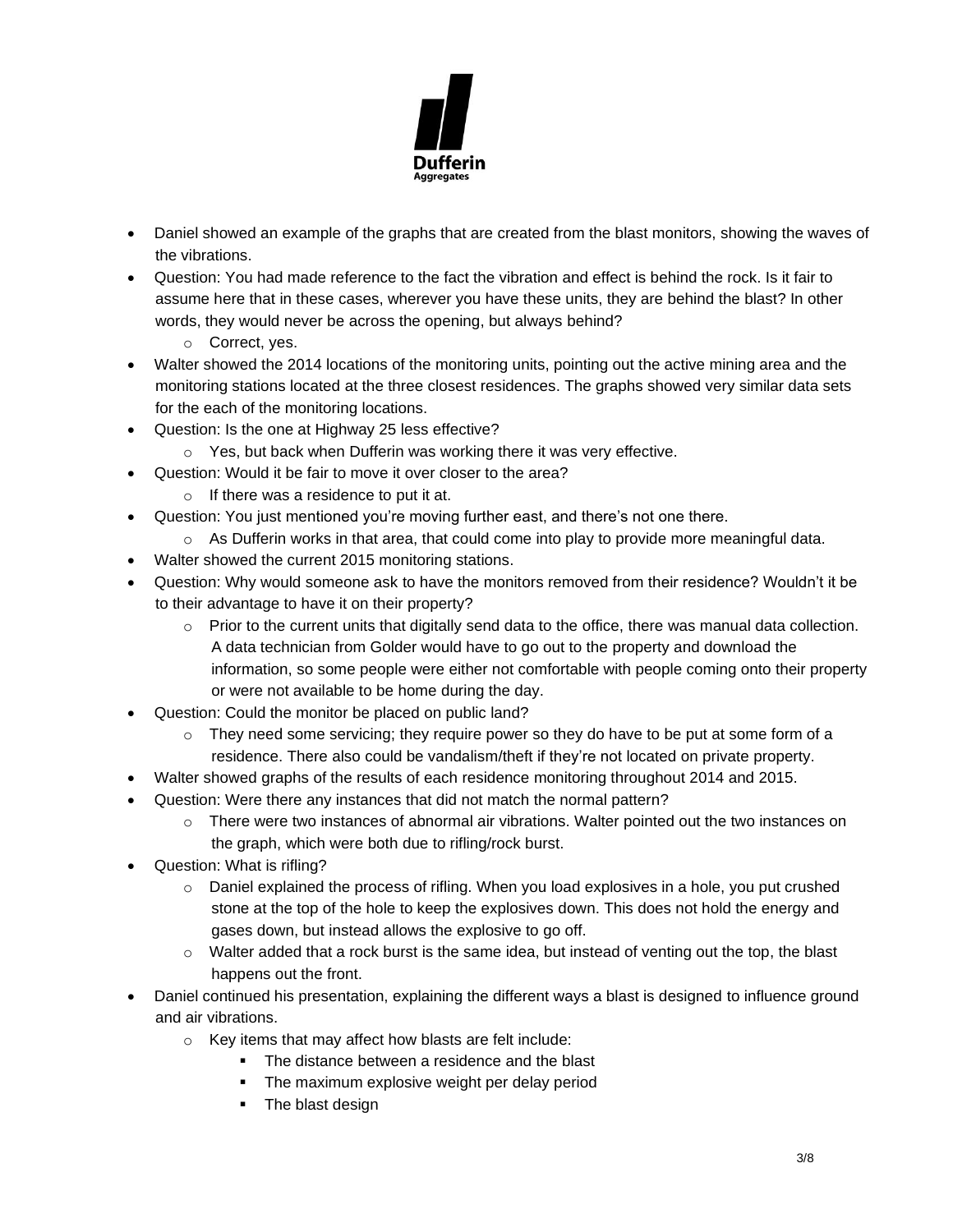

- Collar (length of hole at the top not loaded)
- Burden (distance from face to first row of holes)
- The orientation of the blast with respect to the receptor
- Question: How do you know how much explosive to put in?
	- $\circ$  It's a combination of how much it takes to actually fragment the rock properly, and how the blast will affect the surrounding residents.
- Question: Are the explosives adjusted based on weather factors?
	- $\circ$  We don't typically delay blasts other than for safety reasons. If there is a thunderstorm and/or lightening strikes, that would affect the blast schedule. Regulations require that once there is a loaded shot, it has to be guarded continuously, so delays can cause problems for security and safety reasons.
- Daniel explained how ground vibrations are measured using the unit Peak Particle Velocity (PPV). PPV measures how fast the ground is vibrating at a certain time. It is measured in millimeters per second.
	- $\circ$  PVV is used because it is the best parameter to measure damage in homes due to ground vibrations, based on many studies done.
- Lower frequencies have a higher probability of damaging a home. Houses have a natural frequency, and frequencies get really low, houses will start to resonate. Houses resonate anywhere between 2 and 20 hertz.
- Daniel showed a graph of the connection between ground vibrations and distance.
	- o As distance increases, ground vibration decreases.
- Human perception of ground vibration depends on many factors, such as magnitude (millimeters per second), dominant frequencies, and duration of the blast.
- Human perception level of when we feel ground vibrations is below half a millimeter per second.
- The Milton average ground vibration measurement is 7 mm/second. The Ontario limit is 12.5 mm/second.
- Daniel explained air concussions. Characteristics of air concussions are:
	- o Energy is transmitted in the form of pressure waves
	- $\circ$  Air pressure rises rapidly, falls more slowly, and returns to a normal value after a number of oscillations
	- o Spread over a large area
	- o Waves consist of audile sound
	- $\circ$  Low frequency concussions (which can cause rattling) are measured in dBI or PSI
- A graph was shown of the effects of overpressure on windows and the potential for damage. Daniel explained that an air concussion could exceed the MOE guidelines and still not come close to damaging windows.
- Daniel explained the relation of wind pressure to air vibration from a blast. A graph was shown to demonstrate the relationship between wind speeds to decibels recorded.
	- o 20 mph wind is equivalent to 128 on the monitoring microphone.
	- o 40 mph wind is equivalent to 140 on the monitoring microphone.
	- $\circ$  Wind is not as noticeable to humans because of the slow rate of pressure change compared to that from a blast.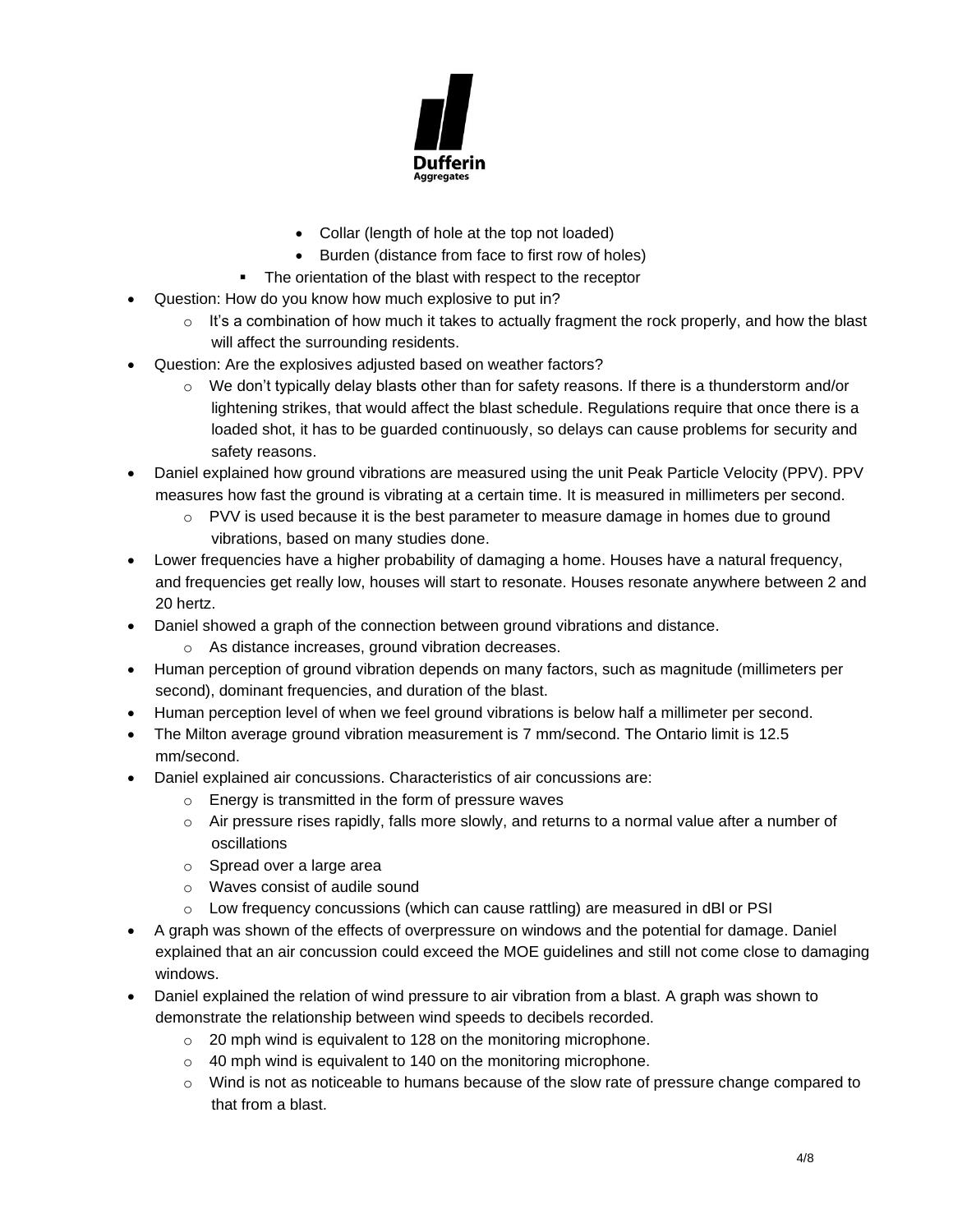

- $\circ$  Depending on the direction and the frequency, wind can actually increase the level of what Golder monitoring records.
- $\circ$  We can hear a sound further away if the wind is blowing towards us from the source, like hearing a train.
- Daniel explained the decibel logarithmic scale, in that every time it rises 10 units, that it is three-fold in terms of PSI. This means a decibel measurement is a bit more complex. We refer to decibels in terms of damage, not in terms of hearing.
- It was clarified that air blasts are measured in decibels, and ground vibrations are measured in millimeters per second.
- Question: I don't live near a quarry and don't feel the blasts. Which one is more telling and would bother you more?
	- o Air blasts in quarries are the main source of complaints.
- The human body is very sensitive to the onset of vibration, but we are poor at distinguishing relative magnitudes. We perceive vibrations well below the onset of even cosmetic damage.
	- o Response is complex and depends on several factors
	- o Vibration magnitude is only one factor
- The human response to air concussions is similar to ground vibrations, as the perception is stronger indoors, and air pressure pulses from the blast can create rattling and rumbling noises in a home.

# **Walter Heyden, Dufferin Aggregates, Site Manager, Milton Quarry – Explanation of Blast Improvement Project**

- Walter continued the presentation to speak to the quarry planning and blast improvement project.
- The project was put in place to reduce air and ground vibrations, and to minimize impact on residents.
- Walter pointed out the town line on a map, pointed out residents' homes, and the two areas that are going to be mined in this year, the West cell and East cell.
- There will be a transition of fully moving extraction to the East side.
- The extraction on the left side of the map (West cell) will be finalized in 2017.
- Question: How deep is the ramp on the east side?
	- $\circ$  37-38 meters to the end of the reserve and bottom of the limestone, below the water line. Below that level is shale.
- The "air over pressure control project" is the blasting impact control project.
	- o This process began in July/August 2014.
- The project was initiated because of concern that air concussion readings were trending upwards as opposed to being flat or decreasing. Dufferin wanted to determine the cause of the increase, and worked with its blasting contractor and with Golder to analyze blast data to determine how to reverse the trend.
- Walter showed graphs of air and ground vibration monitoring at nearby residences, showing an initial trend upwards due to rifling and rock bursts.
	- o On average, Dufferin was running at 1.5mm/second and barely getting up to 2mm/second. They were very low ratings, and relatively flat trend for ground vibrations.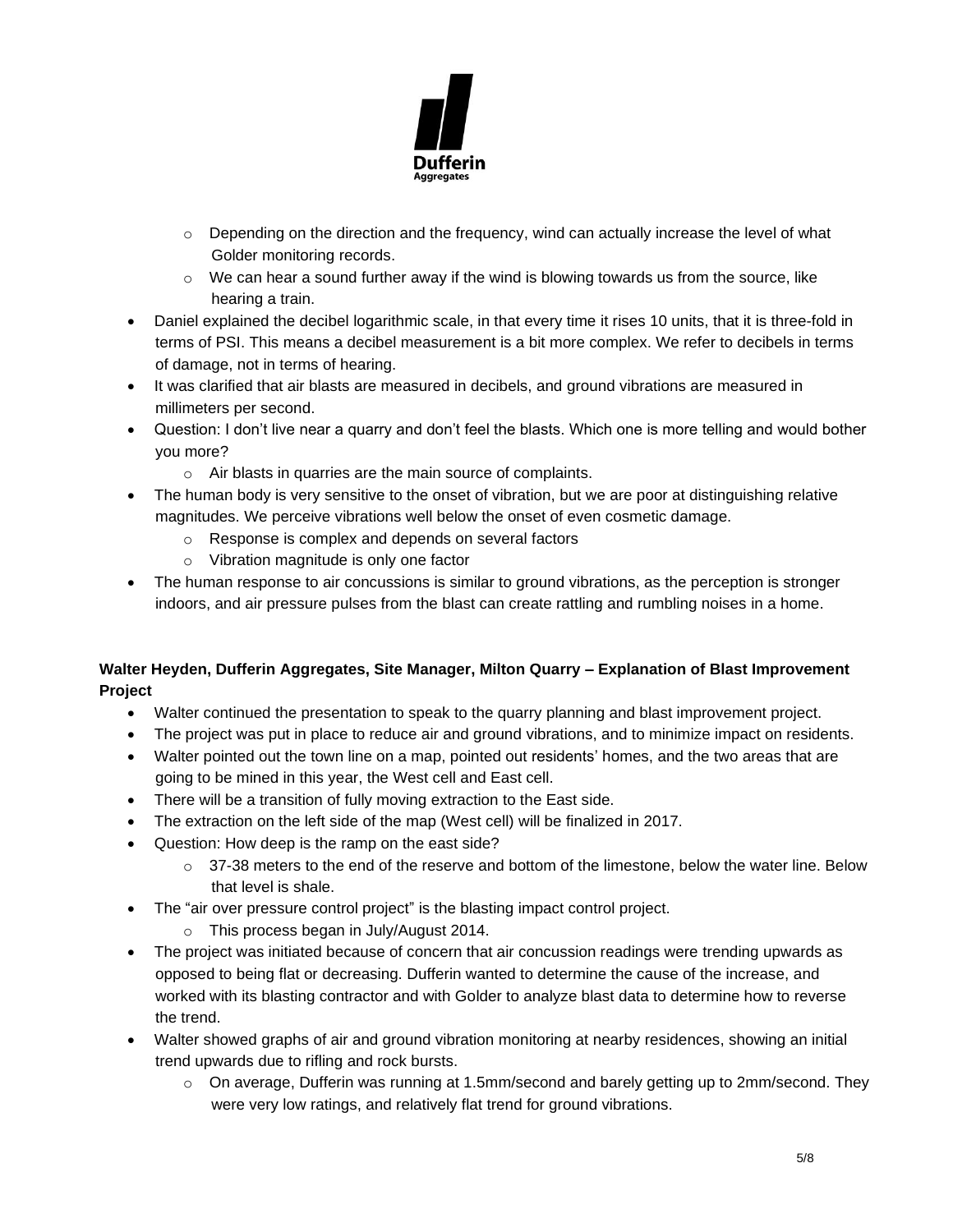

- Question: Are these graphs kept for internal purposes or are they distrusted to anyone?
	- $\circ$  They are available upon request, but Dufferin is required to keep them for its records. Dufferin has to report overages to the Ministry.
- Walter explained that based on the initial data, Dufferin decided to make changes to the blast design at the Milton Quarry.
	- $\circ$  Orica is Dufferin's blasting coordinator, and used Six Sigma methodology for this research.
- A graph was displayed that identified potential reasons for high ground and air vibrations due to blasts. Quick improvements included:
	- o Improve stemming ejection (rifling)
	- o Face ejection
	- o Wind direction
	- o Face orientation
- The actions that came out of the blast improvement project were:
	- o Mine planning (orient faces away from receptors)
	- o Blast design
		- Face mapping and bore tracking
		- Increase burden (distance from face to first row of holes)
		- Increase collar (length of hole at the top not loaded)
		- Decking (include gaps in between explosive column)
- Question: Why would you blast from the bottom, then middle, then top?
	- $\circ$  If you were to fire from the top, the top of the rock will land on the bottom of the quarry and would not properly break apart. This would make it hard to dig.
- Walter showed the results of these changes by referencing graphs from November to December 2014, showing dramatic reductions in ground and air vibrations caused by blasts.
- Walter explained that so far in 2015, Dufferin is seeing a continuation of a strong downward trend of air and ground vibration readings based on the changes made.
- Dufferin is continuing to refine blast design and face orientation to continue this downward trend.
- Walter specifically pointed out the Wilson residence results, which read very close to Dufferin internal targets, even though that home is the closest resident to the quarry that would experience ground vibrations.

# **Corporate Social Responsibility**

- Tree planting occurred on Earth Day, April 25
- 6<sup>th</sup> Line clean up occurred on April 22
- Open house to happen in August or September
	- o Will provide bus tours, showing the quarry in operation
- Working with Darling House again
	- $\circ$  Last fall for a cleanup and involvement with the golf tournament
- Ready mix drum program ongoing with Halton Health Care Foundation
	- o Long-term commitment. Has been very successful to-date.
	- $\circ$  Fundraising by selling spots on ready mix drums for suppliers to put their logos on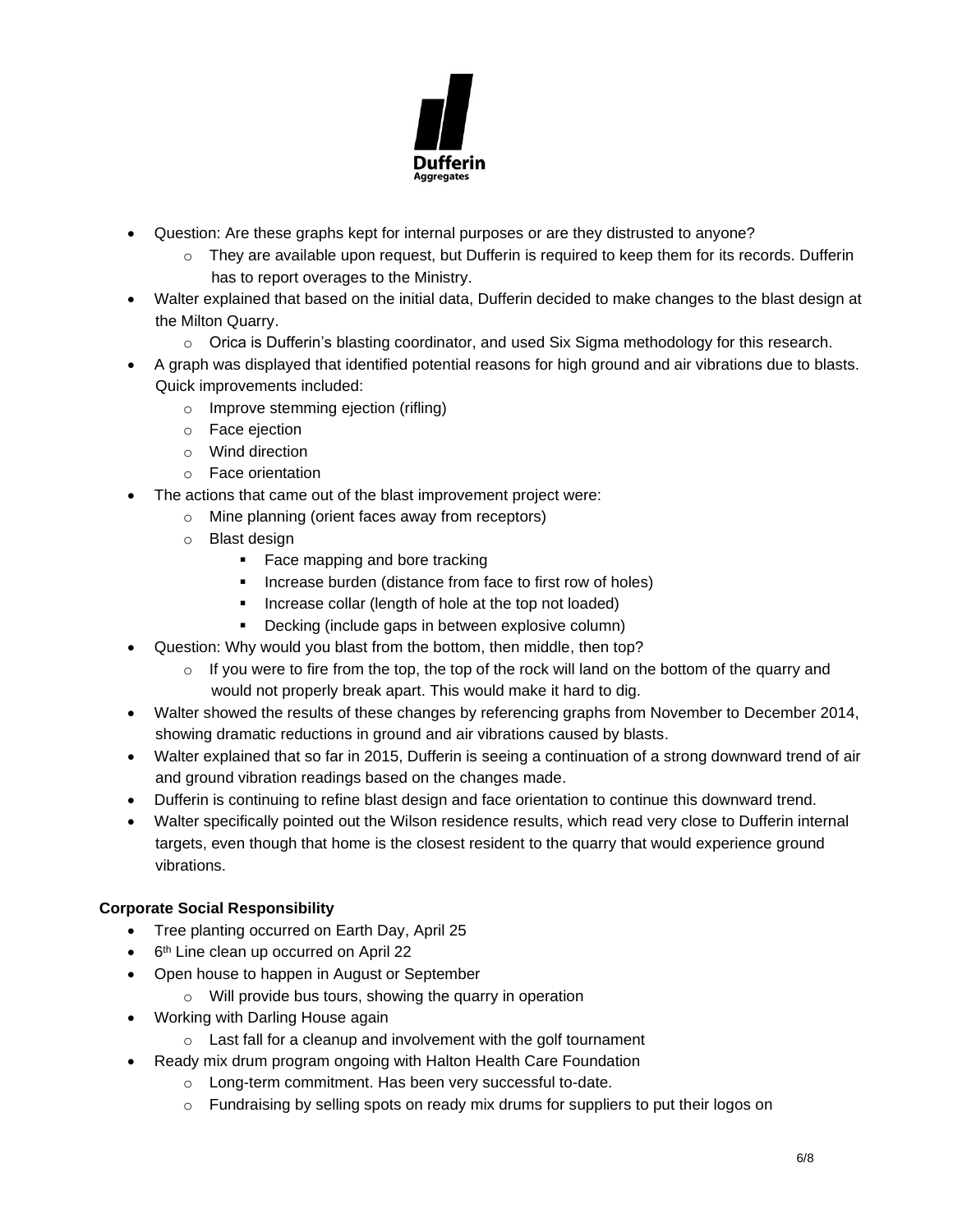

## **Future CAP Topics and Dates**

- Topics:
	- o Update on operations
	- o Nancy to speak about Niagara Escarpment
- Next meeting scheduled for October 7, 2015

#### **Open Discussion**

- Janice pointed out the monitor showed in Daniel's presentation looked very far away from the house, but her monitoring system is much closer to her house.
	- $\circ$  Daniel explained that guidelines state that the monitoring unit should be a meter and a half away from the home; otherwise vibrations bouncing off of the house could raise the reading. Daniel said he will check the distance of her monitoring unit, but reassured that if anything, it would be giving an artificially higher reading, it wouldn't mask anything.
- Bryan requested an additional sign for children playing in the North and South directions on 5 Side Road. He clarified it is not strictly truck drivers, but a general trend he has noticed. Bryan noted that three areas that will be targeted with truck safety blitzes in June:
	- 5 Side Road between Dublin Road, and Regent Road 25
	- Acton south of Georgetown
	- 5 Side Road and 10 Side Road
- Shelly expressed her thanks for putting "children playing" signs up near her home on 5 Side Road. Unsafe driving now seems to be because of golfers.
	- $\circ$  Walter explained the more information you are able to get about a truck/vehicle driving recklessly, the better. With the right information, Dufferin is able to discipline unsafe drivers coming to the quarry. Try to make note of the license plate number and inform Dufferin.
- Sandy said that it seems like Dufferin is well within the limits of ground and air vibration. Could the two higher spikes in the charts have been an anomaly?
	- $\circ$  Rifling caused the two big blasts that spiked air and ground vibrations. Once you take those points out of the data set, it is clear that improvements such as the reorientation of the face have helped.
- Colin asked if there were any problems with fly rock, as there were some concerns from people on Highway 7.
	- o Walter explained that there are no fly rock issues specific to the Milton Quarry. The MOE considers fly rock as a reportable incident, but it is similar to ground vibration and air control in that quarries are required to have proactive design measures that protect against fly rocks (i.e. using mats with dampening material to cover the top of blast sites).
- Pam asked if Dufferin foresees replacing monitoring equipment at former locations as the blast site moves further east?
	- $\circ$  Walter explained that it would depend on vibration transmissions. If there's a receptor that becomes closer or equally as close, then yes, Dufferin will look to put monitors back in locations.